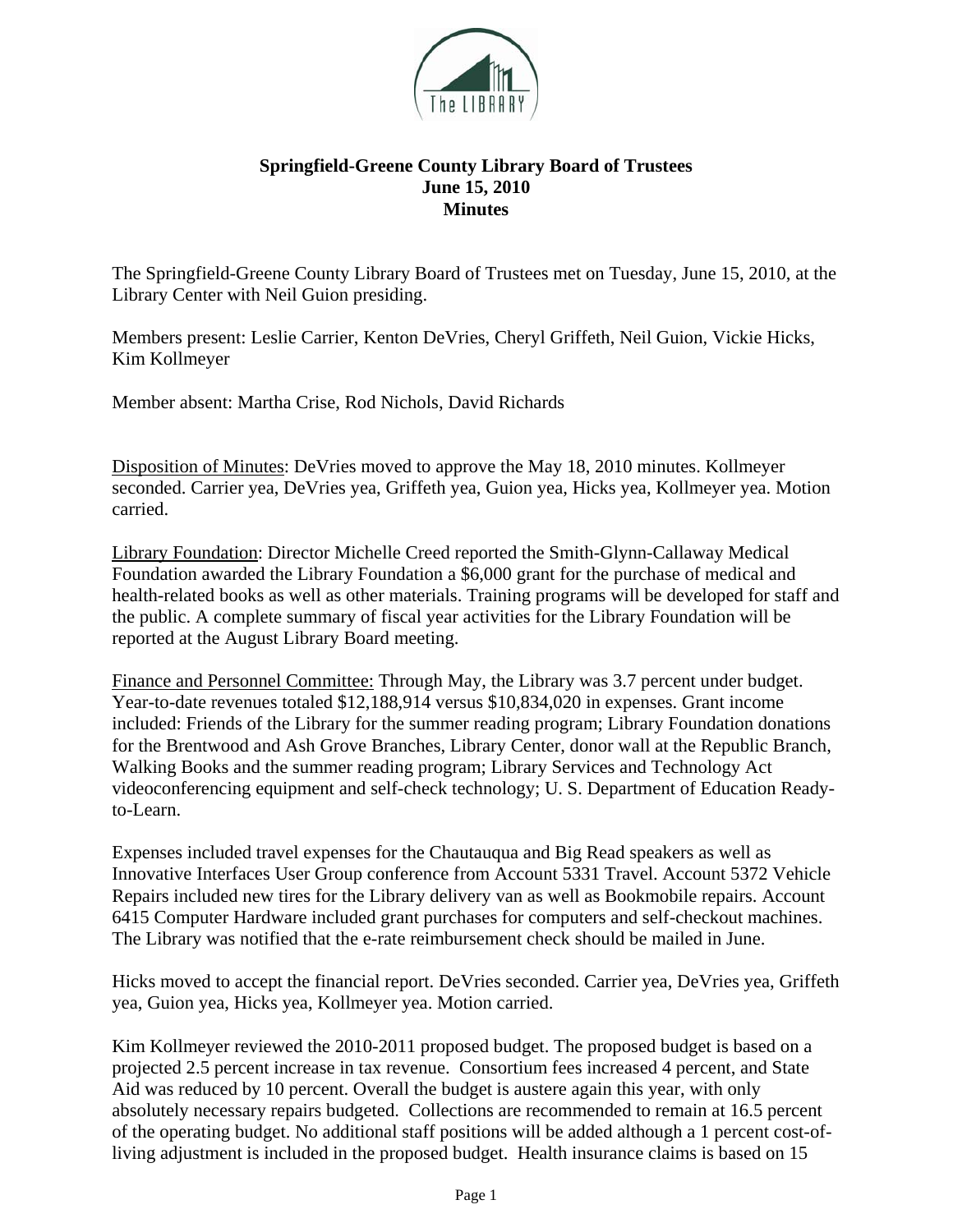months of activity. Health insurance premiums cover a calendar year, and renewal rates will not be available until later this year. Educational reimbursement includes funds for three staff members taking classes toward masters in library science degrees. The training budget was reduced by 33 percent. MOREnet fees are budgeted at double of this year's costs. The Library will pay connectivity fees as contracts at the branches expire. The budget includes a \$48,000 contingency fund.

Hicks moved to approve the proposed budget for 2010-2011 as presented. Carrier seconded. Carrier yea, DeVries yea, Griffeth yea, Guion yea, Hicks yea, Kollmeyer yea. Motion carried.

Buildings and Grounds Committee: Cheryl Griffeth reported that entities in the vicinity of the Midtown Carnegie Branch were contacted about the vacant parking lots for lease, but none expressed an interest in pursuing a lease. A sign will be placed on the property advertising it is available for lease.

The courier service notified the Library that delivery costs will almost double for the next fiscal year. Staff is reviewing options to manage those delivery costs.

The boiler at the Brentwood Branch passed inspection.

A piece from the ceiling in the Midtown Carnegie Branch basement restroom fell. The remainder of the ceiling is secure. Repairs will be made by the Buildings and Grounds staff.

There are no shelves in the ladies restrooms to hold books. A small desk will be placed by the diaper changing station in the ladies restroom at the Library Center. The Library will continue to plan on how to accommodate the other branches.

Beginning in July, the Buildings and Grounds Committee meeting location for 2010-2011 will be moved to the Brentwood Branch.

Programs, Services and Technology Committee: Electronic Resources was a new position added this year, and Librarian Renee Brumett gave an overview of the electronic resources available. Brumett's responsibilities include coordinating information to staff about the resources available as well as troubleshooting user problems, evaluating on-line databases and reviewing product usage. Brumett works closely with the Information Technology and Web Services staff.

Circulation in May decreased 4 percent with 302,721 materials circulating systemwide. Total branch traffic included 160,611 patron visits. Systemwide, 1,834 groups used the meeting rooms with an attendance of 9,697. There were 464,986 searches from remote use of the Library's electronic products. The Web server recorded a total of 1,565,217 page views by 91,109 visitors during May.

Report of the Director: Executive Director Regina G. Cooper reported that Trustees Leslie Carrier and Martha Crise have terms expiring at the end of June. The mayor has recommended Carrier's reappointment, and the county commissioners will reappoint Crise.

Cooper completed the Leadership Springfield program. She expressed her thanks for the Board's sponsorship and felt, particularly as a newcomer to the area, that the program was worth her time and cost to learn about the community.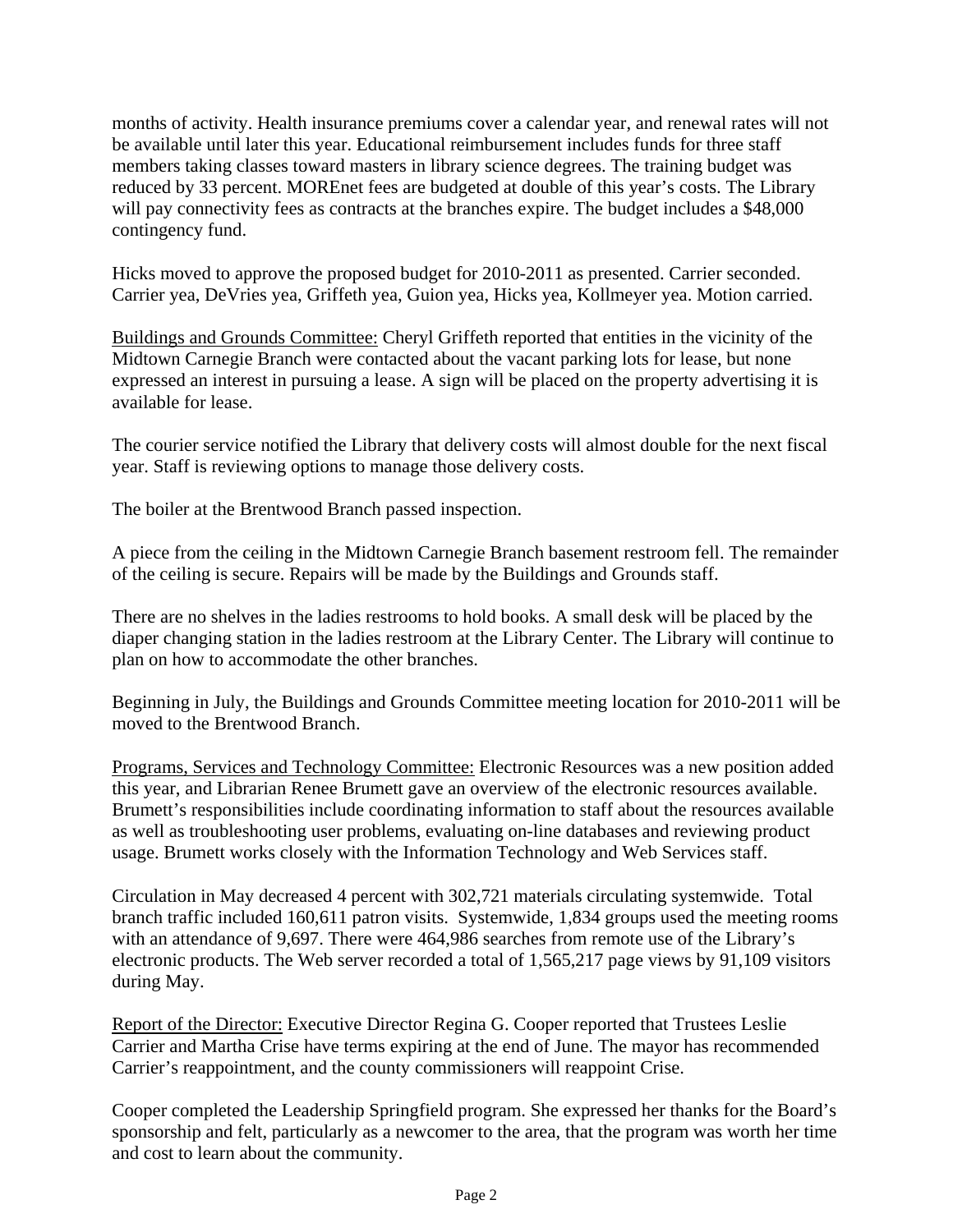The Library received notification that the Library Services and Technology Act Edge to the Rescue grant will be renewed for \$43,558. The grant will continue to provide portable computer labs for access to employment information and provide training in basic computer and software skills to rural and urban library communities.

An Enhanced Enterprise Zone has been established within the City of Strafford. It is hard to determine the dollar amount that will affect the Library. The Missouri Public Library Directors is working on draft legislation proposing an alternative system of economic development incentives across Missouri that gives fair treatment to taxing jurisdictions and taxpayers.

Local young adult author Holly Schindler was one of the presenters at Teen Mania in June. She donated her honorarium to the Library to say thank you for all of the help she received while writing her first novel, "*A Blue So Dark."*

Park Central Branch Assistant Grace Bentley received a scholarship for support staff from the American Library Association as well as a scholarship from the Missouri State Library to get a Masters in Library Science degree.

The Strafford Branch landlord notified the Library that the section in the Chestnut Plaza suites adjacent to the Strafford Branch will be available for lease on July 1. The Buildings and Grounds Committee will review the additional costs associated with the proposed increased space at its July meeting.

The Library's summer reading program was featured in an article in the June issue of *417 Magazine.* The Republic Branch, designed by Brooke Cinalli, received the Interior Design Award from *417 Magazine* in the Commercial Office Space Category. Pictures are included in the latest issue of *417 Home.*

For the first time in several years, the Library is sponsoring an Adult Summer Reading Program. To date, 1,162 adults, 1,773 teens and 1,886 children have registered for the reading program.

Retired Planning and Development Coordinator Carol Grimes' retirement reception will be held from 4:30-6:30 p.m. on Thursday, June 17, at the Library Center.

On Tuesday, June 22, the Republic Branch will present the program "Social Networking for People Who Don't."

Board Education: Information Technology Manager David Patillo reviewed Electronic Services as part of the strategic planning reports. Electronic Services cover three categories—public, staff and infrastructure. Core public services include computers, COOLcat, MOBIUS, free WIFI, the Web site, subscription databases, digitization collections, etc. Staff core services include computers, e-mail, WIFI, Innovative Interfaces, payroll and accounting systems, document management, etc. Infrastructure services include security, free internet access, networking cables and equipment, reliable access for the Bookmobile, etc. The committee did a SWOT analysis analyzing the strengths, weaknesses, opportunities and threats. The committee's goals include monitoring and proposing upgrades to the Wide Area Network (WAN) as needed in order to provide fast, free Internet for the public and providing computer hardware and software for patron use that meets or exceeds their expectations.